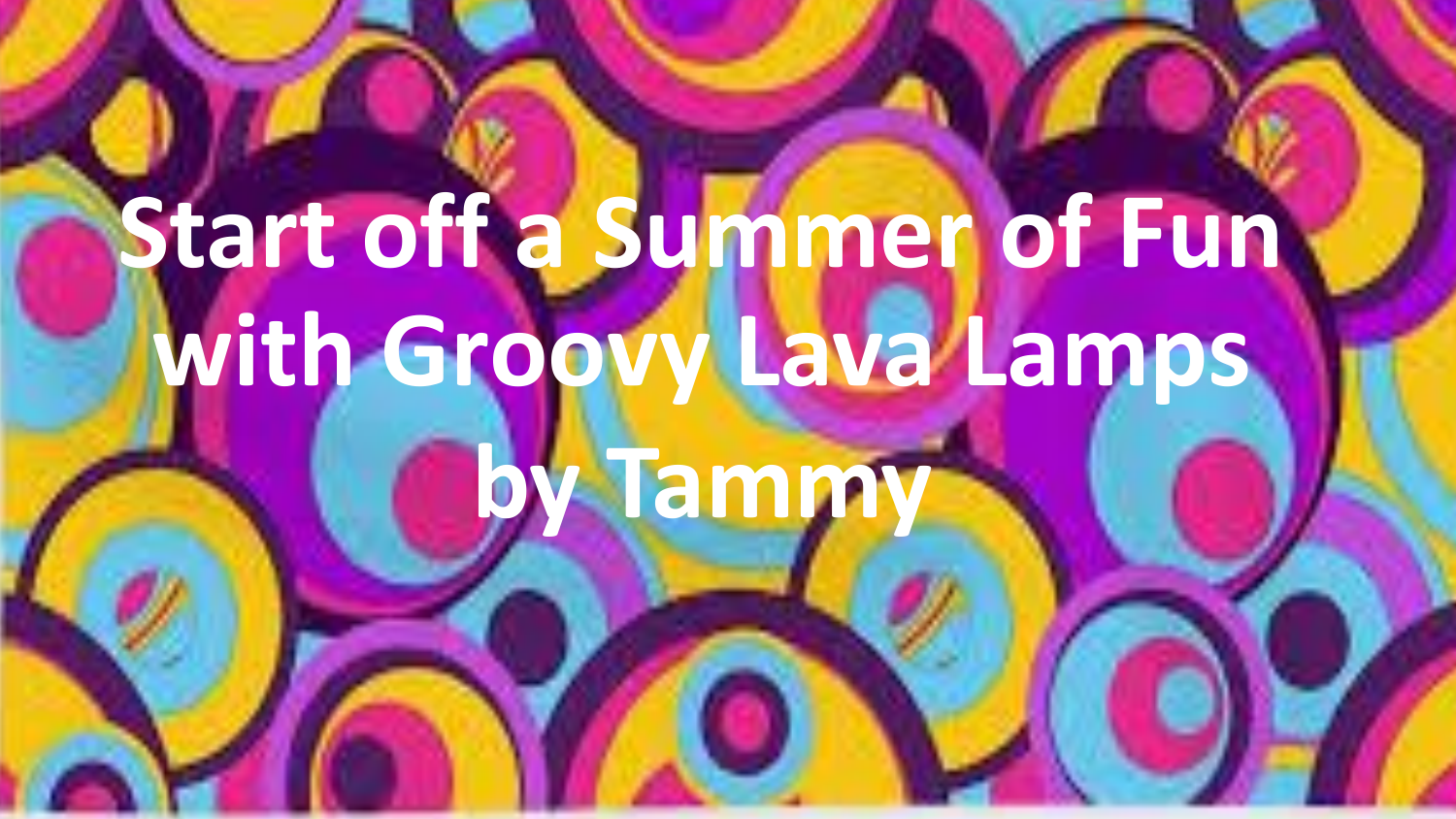

### Materials Needed

1) 1 clean glass or plastic jar 2) Water 3) Vegetable oil 4) Fizzing tablets (such as Alka Seltzer) 5) Food coloring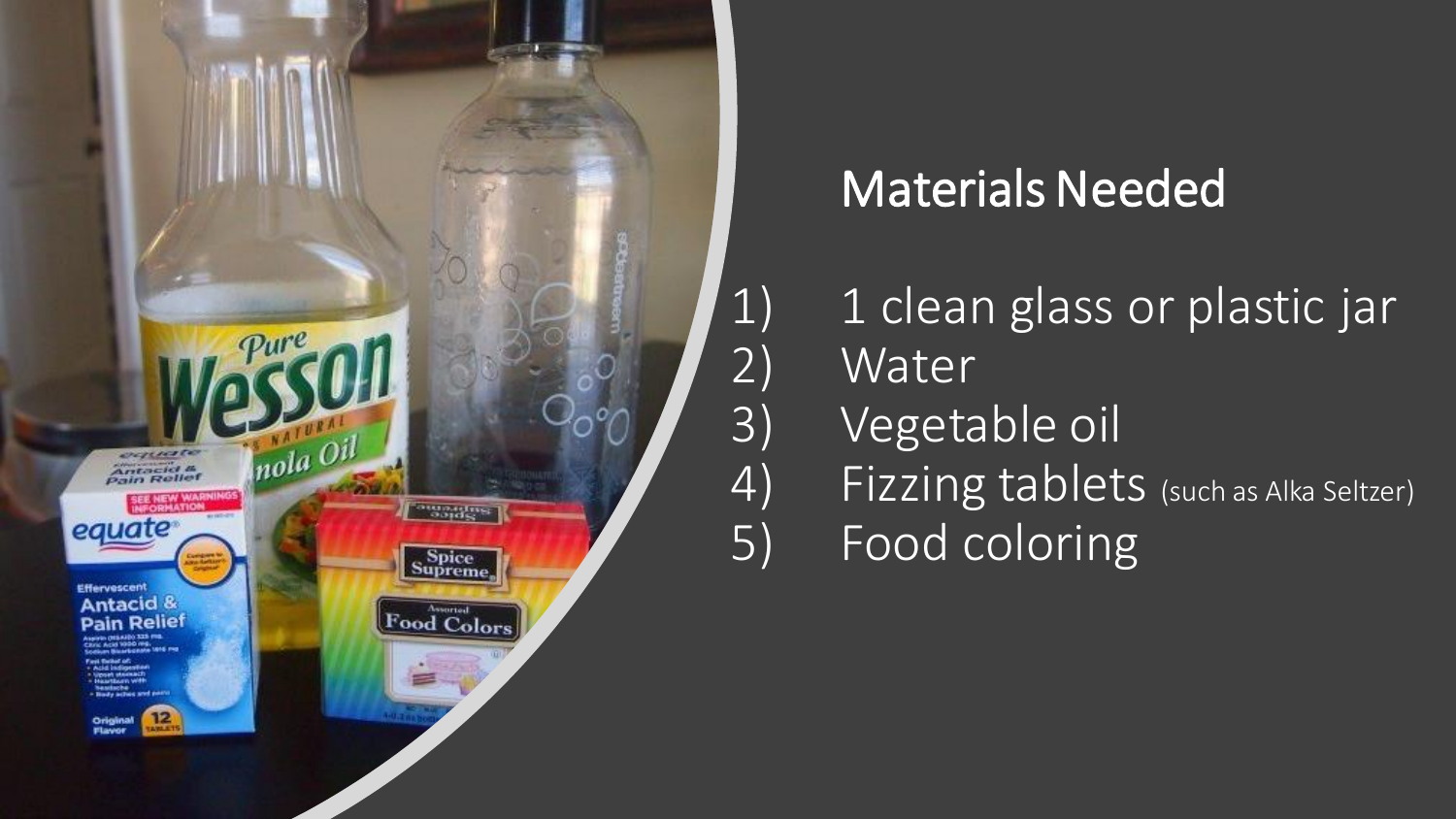#### Instructions:

- Pour vegetable oil into bottle 3/4 full.
- Pour the remaining ¼ with water. You may have to wait a few minutes for the oil & water to separate.
- Add a few drops of your favorite food coloring. Watch as the color sinks through the oil. Did your drops of color mix with the water immediately or float in between for a few minutes?
- Break your fizzy tablet in half and drop part of it into the bottle & be amazed :)

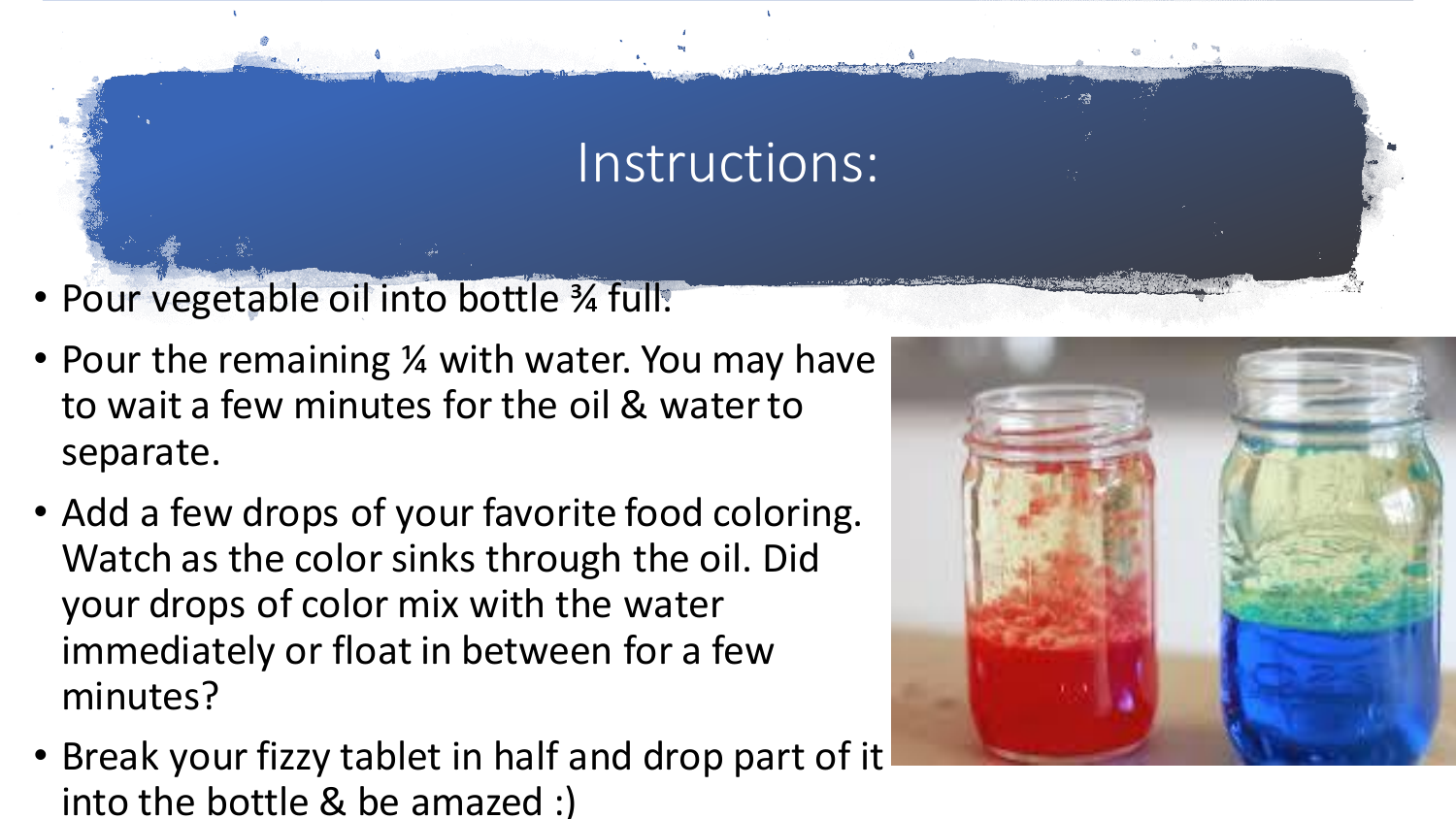#### The Science:

The oil floats on top of the water because it is less dense or lighter than water. The food coloring has the same density as the water so it sinks through the oil and mixes with the water.

When you add the tablet, it sinks to the bottom then starts to dissolve. As it dissolves it makes gas, carbon dioxide. Gas or air, is lighter than water so it floats to the top. The air bubbles bring some colored water with them to the top. When the air comes out of the colored water blob, the water gets heavy again and sinks. It does this over and over again until the tablet is completely dissolved.